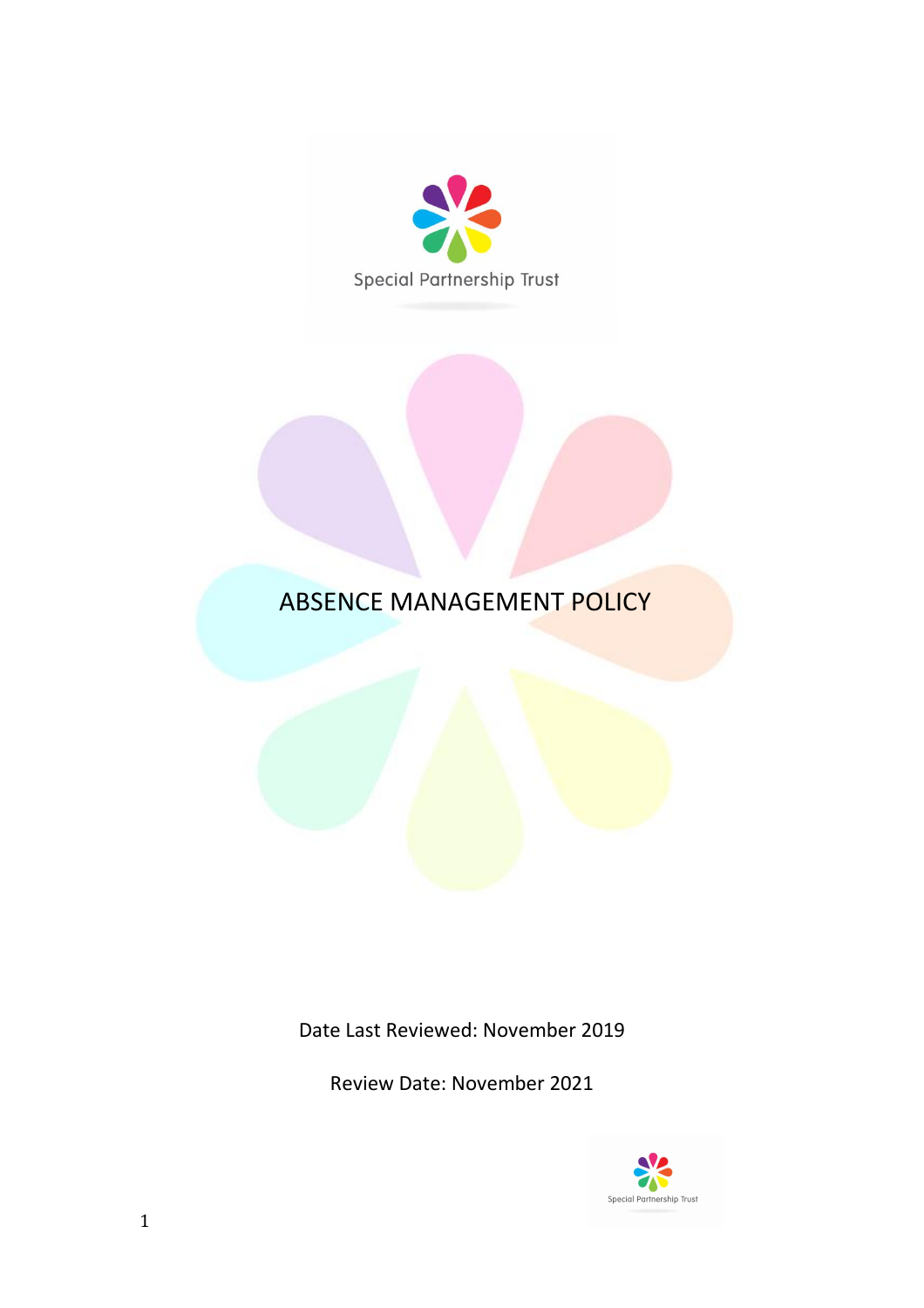# **Managing Sickness Absence Policy**

# **1. Background**

- **1.1** From time-to-time employees may suffer ill health and it is essential that we care for them during this time. The quality of provision, the effectiveness of our services and our overall performance as a Special Partnership Trust depends on a reliable, motivated and healthy workforce. Managing sickness properly enables the Special Partnership Trust to care for its employees appropriately and maintain our high standards for learners. As part of the Special Partnership Trust Values, we aim to deal with absenteeism in an effective and sensitive way.
- **1.2** The Special Partnership Trust will act within the law at all times when managing absence, and will always seek to make reasonable adjustments to retain staff and support attendance. The question which has to be determined in every case is whether the employer can be expected to wait any longer, if so, how much longer? Every case will be different, depending upon the circumstances.

# **2. Introduction**

- **2.1** The aim is to provide a procedural framework to clarify the approach the Special Partnership Trust will take in addressing absenteeism and to assist managers with managing periods of absence of employees and supporting employees effectively to return to work.
- **2.2** Managing sickness is not about punishing or penalising employees for being ill. It is about ensuring sickness absence is dealt with sensitively, fairly and effectively. There can be many causes of absence requiring different approaches. Where the absence is related to a registered disability, we would indicate this on our Absence Management System and would take this into consideration when reviewing attendance.

#### **3. Reporting Sickness Absence**

**3.1** Reporting your absence to your line manager or designated officer If you are absent due to sickness you must speak to your line manager/designated officer to let them know of your absence. It is important that you speak to your line manager/designated officer in person so they can properly record your reasons for absence and discuss any support needed and work which needs to be covered. There will of course be exceptional circumstances such as if you are in hospital when someone else will need to phone on your behalf. They will inform the designated officer and your absence will be recorded. You should speak to your designated officer before your scheduled start time if practicable in order that alternative arrangements can be made to cover your duties (if special circumstances prevent you from contacting the academy before the start of work then within 2 hours of your start time).

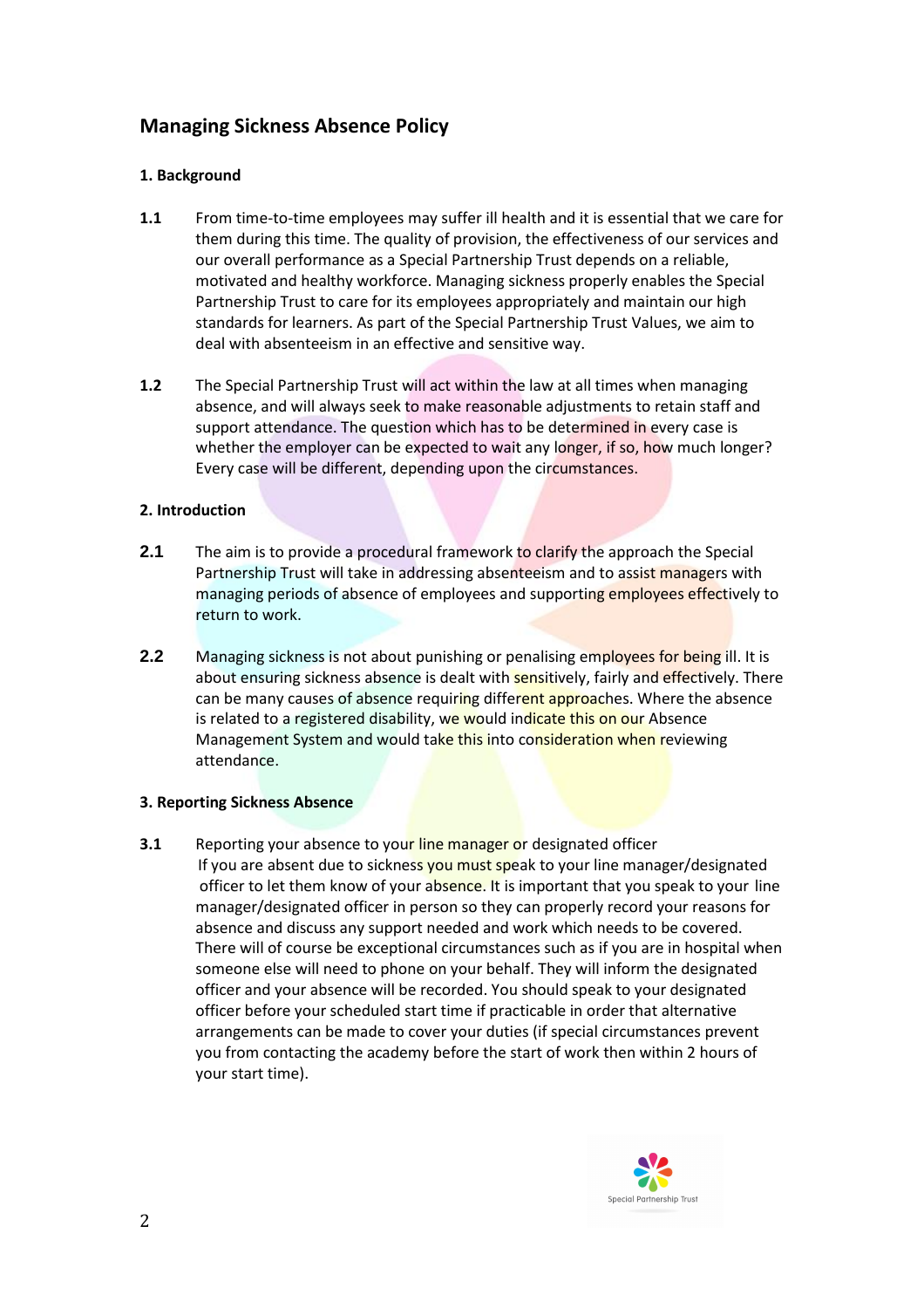# **3.2 Staying in touch**

It is important to stay in touch when you are absent from work through sickness. It is difficult to give an exact procedure for keeping in touch but the general principle is that the Headteacher/managers and staff should stay in touch in a reasonable way during sickness absence. When you speak *to* the designated officer to first report your absence you should state how long you expect to be off. This will help to determine how often you should *contact the school.* The designated officer or your line manager may call you, for an update on your sickness and expected return to work date for example:

- If you expect your absence to be less than 3 days then you should update *the* designated officer daily to enable the academy to effectively provide cover.
- If you expect that you will not be back for at least 4 days then you should ring in on the day before your return to update the designated officer on your health and the need for cover.
- If you have been signed off work for two weeks you should contact the designated officer or your manager in the second week of absence to update on your health and return to work.
- If you are signed off work for more than 1 month you should agree a timescale for contacting your Head teacher/line manager

# **3.3 Payment**

If you are absent from work through reasons of ill health you are entitled to a period of Statutory Sick Pay (SSP). The level and amount of SSP is dependent on government rules at the time of absence. The **Special Partnership Trust also has an** occupational sick pay scheme where generally you will benefit from a period of fully paid leave followed by a period of half-paid leave. The length of full and half-paid leave will depend on your length of service and adherence to the rules of the policy. For full details see the Staff Sick Pay Scheme which can be found at Appendix A to this policy. If you are absent from work for a period, which exceeds your full and half pay entitlements you may be eligible to a further period of state benefits (Statutory Sick Pay). If at any time you wish to know your remaining entitlement please contact your designated officer or the current payroll provider – contact details of which can be obtained from your Finance Officer.

#### **3.4 Medical Certification and Medical Opinion**

If your sickness is for more than four days but less than eight days (including weekends and bank holidays) you must complete a self-certification form and return it to the designated officer. If your absence is for eight days or more, then you must obtain a medical certificate from your GP or other appropriate Doctor and send this to the designated officer. Sickness certification is required to receive payment during sickness absence.

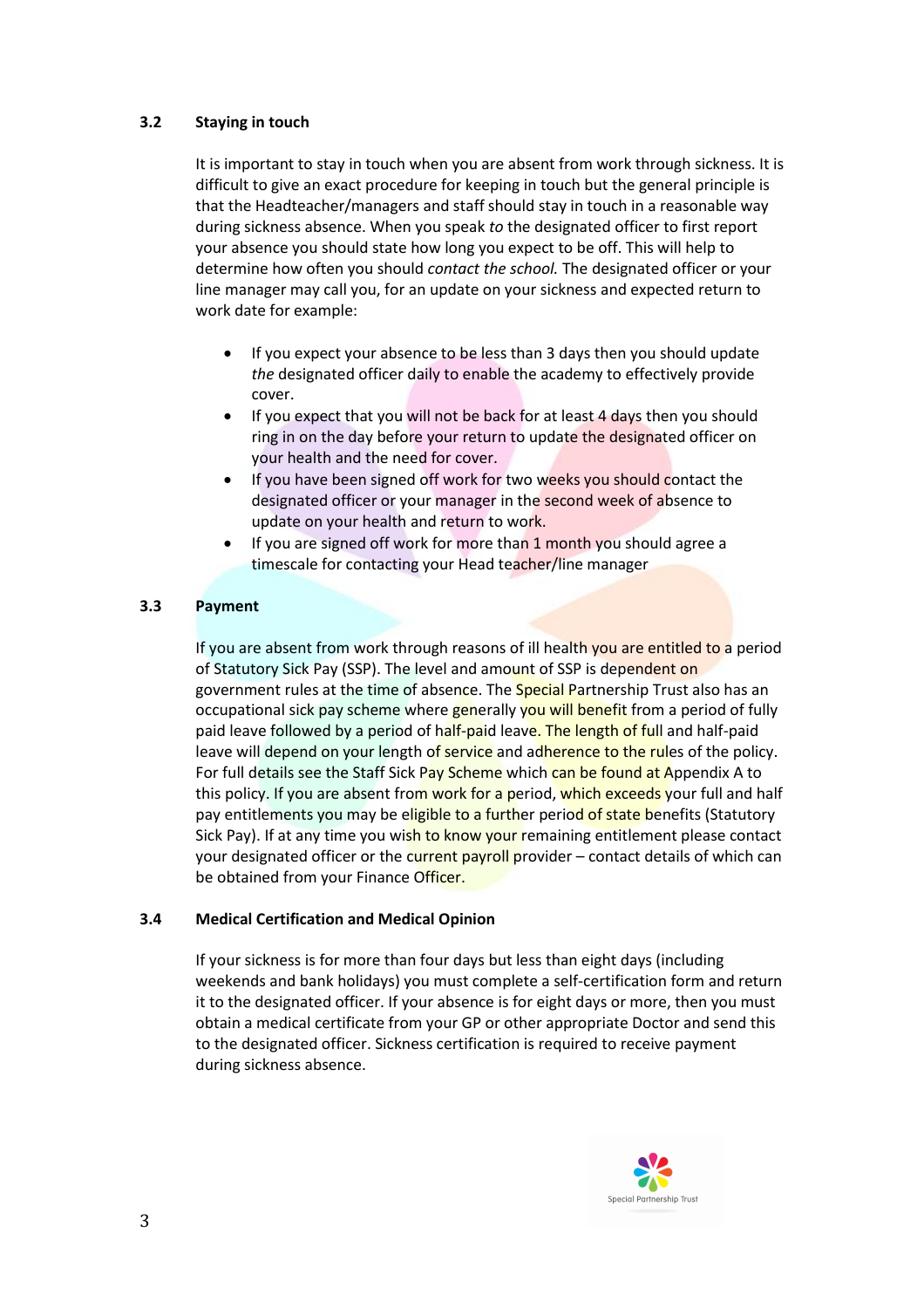During prolonged absence from ill health or continuous or recurring absences, the Special Partnership Trust may seek an independent medical opinion as to the capability to fulfil your contract of employment. Where this is the case, you will be approached with a request for an independent medical practitioner to contact your GP to enable consultation or a second medical examination to take place. Consenting to such requests and attending Occupational Health appointments is a requirement of the occupational sick pay scheme. Non-compliance may result in the suspension from the occupational sick pay.

#### **3.5 Infectious Diseases**

If you are aware that you are suffering from, or in contact with somebody who is suffering from, an infectious disease, you should inform the designated officer or your line manager as soon as reasonably practicable. The Special Partnership Trust may at its discretion and after taking appropriate medical advice require you not to attend your workplace in order to prevent the spread of the disease. If you would otherwise have attended work you should work from home in these circumstances and any period of absence will be fully paid and will not count towards sickness benefit periods.

#### **3.6 Sickness Cover for Teaching Staff**

In the event of a staff member being unable to carry out their planned teaching duties through ill health, cover arrangements may involve the request of an alternative employee with similar academic expertise.

#### **4. Absence management procedure**

#### **4.1 General**

For the purposes of this document, we have categorised absence into 3 types that predominantly occur. The types of absence are:

- Long-term absence.
- Short-term intermittent absence.
- Unauthorised absence.

The designated officer's responsibility alongside the Headteacher is to assess what effect absence has on the individual's ability to attend work to undertake normal day-to-day duties, NOT to have a discussion with the individual about the validity of the illness. In terms of dealing with absence each case should be taken on its merits. Further information or clarification, advice or guidance is available from the Special Partnership Trust HR Advisor.

It is necessary, in order to manage absence effectively, to have appropriate information sources that allow you to identify quickly the nature and type of absence that you are dealing with.

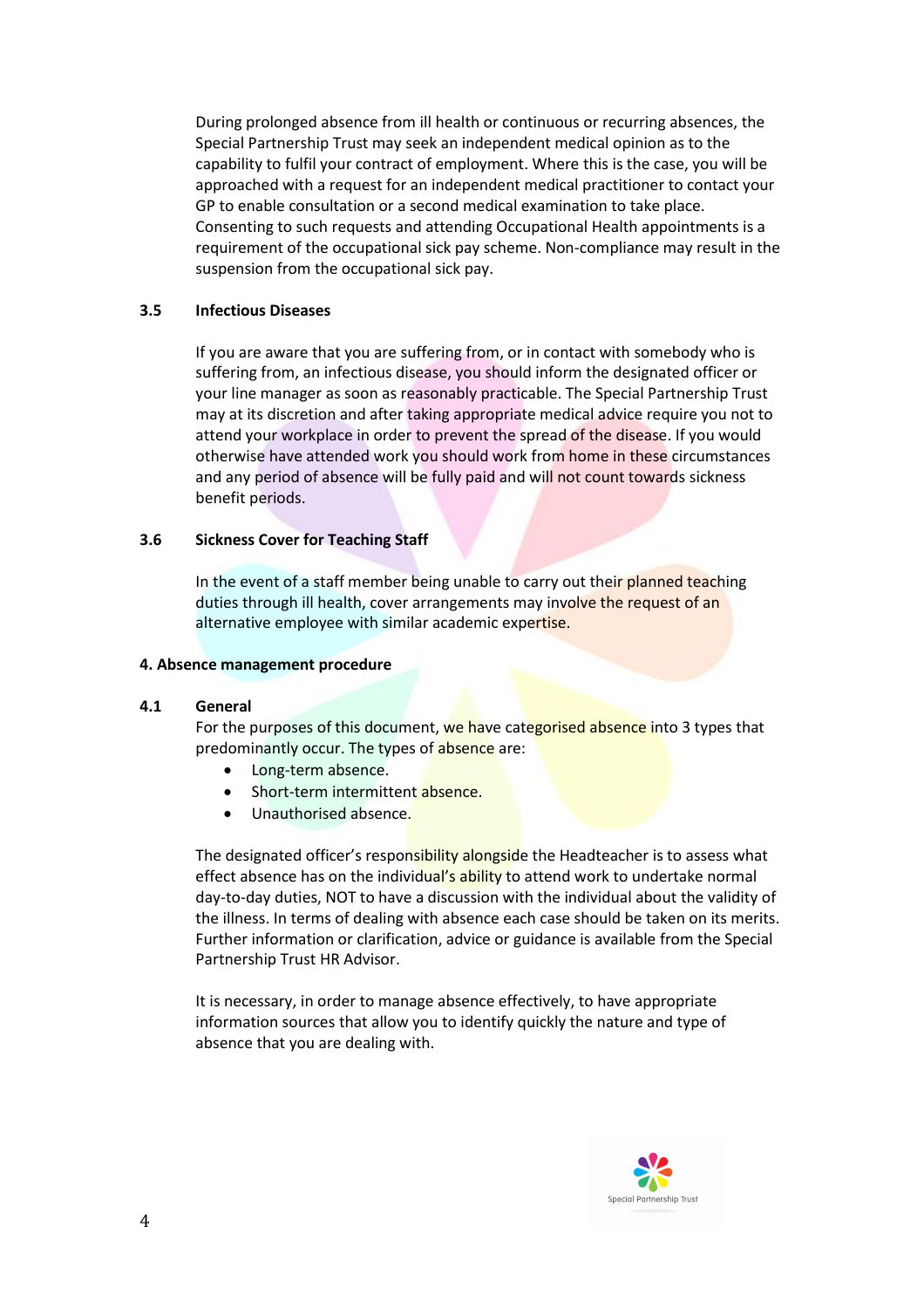# **4.2 Roles and Responsibilities**

Below is a list of responsibilities and who should undertake them:

### **4.2.1 Manager/Headteacher**

- To ensure that employees' attendance records are up to date.
- To ensure that employees follow the notification procedure when reporting in sick.
- To ensure that appropriate notes recording the date and time of discussions are kept, together with any action agreed and kept on file. A standard SPT template will be used across the Trust to record absence and keep a summary of calls/actions, a copy of this template is included in Appendix B. (to be created).
- To progress the matter without delay where they are concerned or dissatisfied with the employee's explanation of the absence by following the appropriate policy or procedure*.*

# **4.2.2 Business Manager/Designated Officer**

- To keep records of all meetings produced by line management up-to-date and available from the employee's personnel file.
- To analyse on a regular basis reasons for absence, since these may be symptomatic of underlying causes and may give positive courses of action.

# **4.2.3 Staff Members**

- To take all reasonable steps to maintain / improve attendance at work
- To notify their line manager of any absence in line with Special Partnership Trust policy
- To engage in the absence management process in a timely way including returning consent forms, attending occupational health appointments and attending meetings

#### **4.3 Training in Managing Sickness Absence**

It will be a requirement for all those who manage employees to attend a training course in Managing Sickness Absence arranged by the Special Partnership Trust. In addition, managers should also familiarise themselves with this document and ensure that staff members know their responsibilities when reporting in sick.

#### **4.4 Undertaking Sickness Interviews**

A sickness interview is an opportunity for the manager to ascertain the reason for the sickness absence and the likelihood of the sickness re-occurring. A Return-to-Work Interview Template is included in Appendix C. Furthermore, the manager must be assured that the employee is well enough to work and whether that work is on normal day-to-day duties or on an adjusted role. A Return-to-Work interview should be conducted after a member of staff has had over 3 consecutive days of absence.

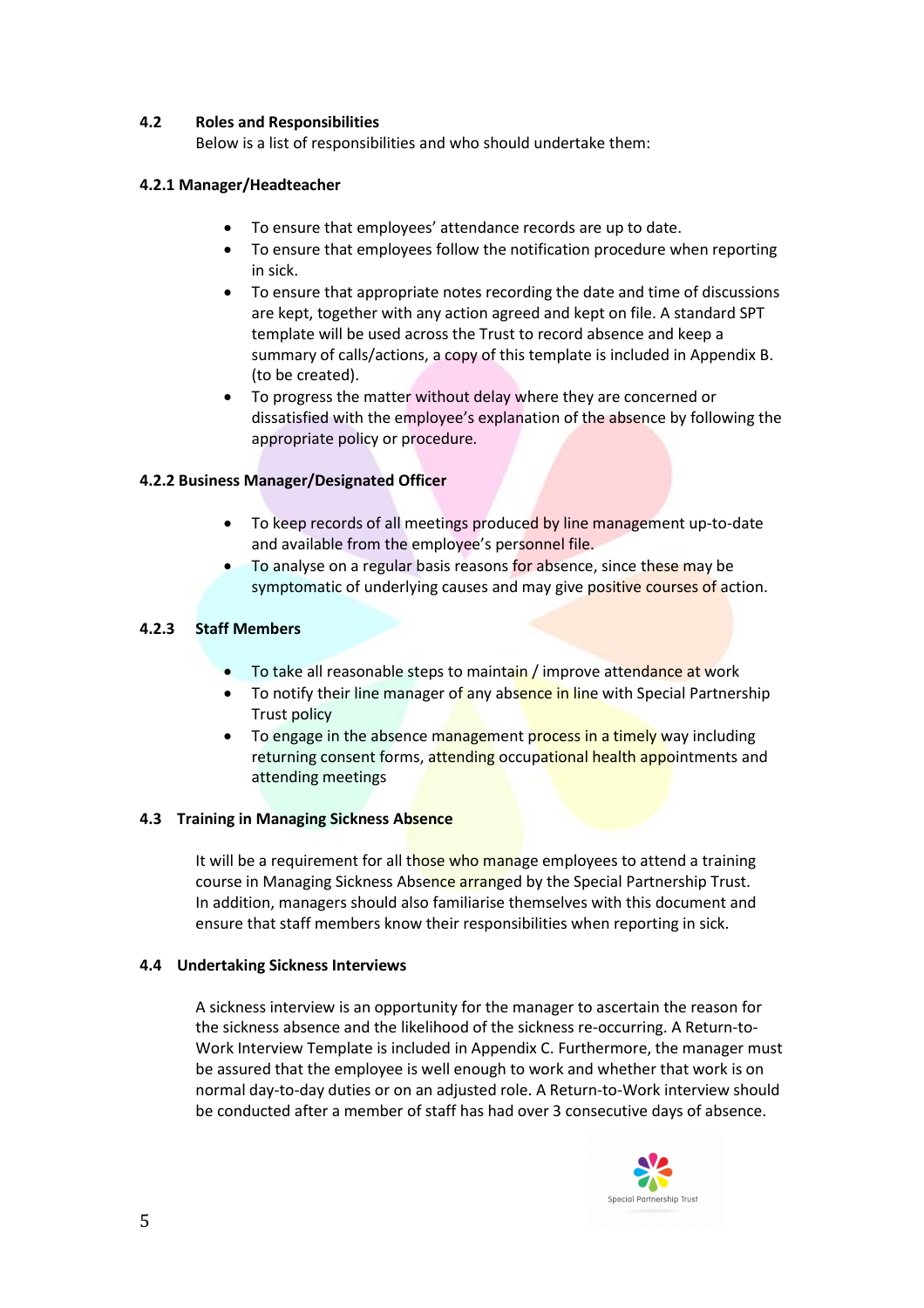The general factors that occur with each type of absence that you are likely to deal with are as follows:

- **•** Establishing the reasons for absence.
- Analysis of the information for the records in order to determine incidence patterns, levels etc.
- Obtaining a suitable medical opinion where appropriate.
- The necessary requirements to follow procedure.

#### **4.5 Other Considerations**

From time-to-time employees may experience difficulties in balancing work and home pressures, leading to sickness absence. If managers become aware that such factors may be causing sickness absence, please contact the Head Teacher. Staff also need to be aware of the Special Partnership Trust's Supportive Policy. If you have a concern about an employee's welfare, please consult the Headteacher or the CEO of the Trust. It is essential for this process to be managed effectively and consistently.

#### **5. Managing long term absence**

# **5.1 Absence Management Meetings**

As a guide, long-term absence can be defined as where a member of staff is signed off work for a period of four or more weeks. When a member of staff is absent from work it is important that they engage with the Academy. The Academy has a responsibility to consult staff about their absence and to ensure meetings are offered at times and venues that are suitable and staff have a responsibility to attend such meetings. The Academy will seek to consult with staff about their health issues and any reasonable measures that can be put in place to facilitate a supported phased return or full return to work; however, if a member of staff unreasonably refuses to attend meetings the Academy may hold meetings in their absence. It is also a condition of the Occupational Sick Pay Scheme that staff members do not unreasonably refuse to attend meetings including those with Occupational Health.

#### **5.2 Occupational Health Referral**

Where a staff member has been absent for, or signed off for four consecutive weeks the line manager should invite the staff member to attend a formal meeting to review the absence. For management of intermittent absence, see point 6. Advice may be required from the Occupational Health service regarding:

- Likelihood of return to work.
- Capability on return.
- Adaptations that will require you to plan for on their return to work.
- Timescales of return to work.
- Support for an early but safe return to work.

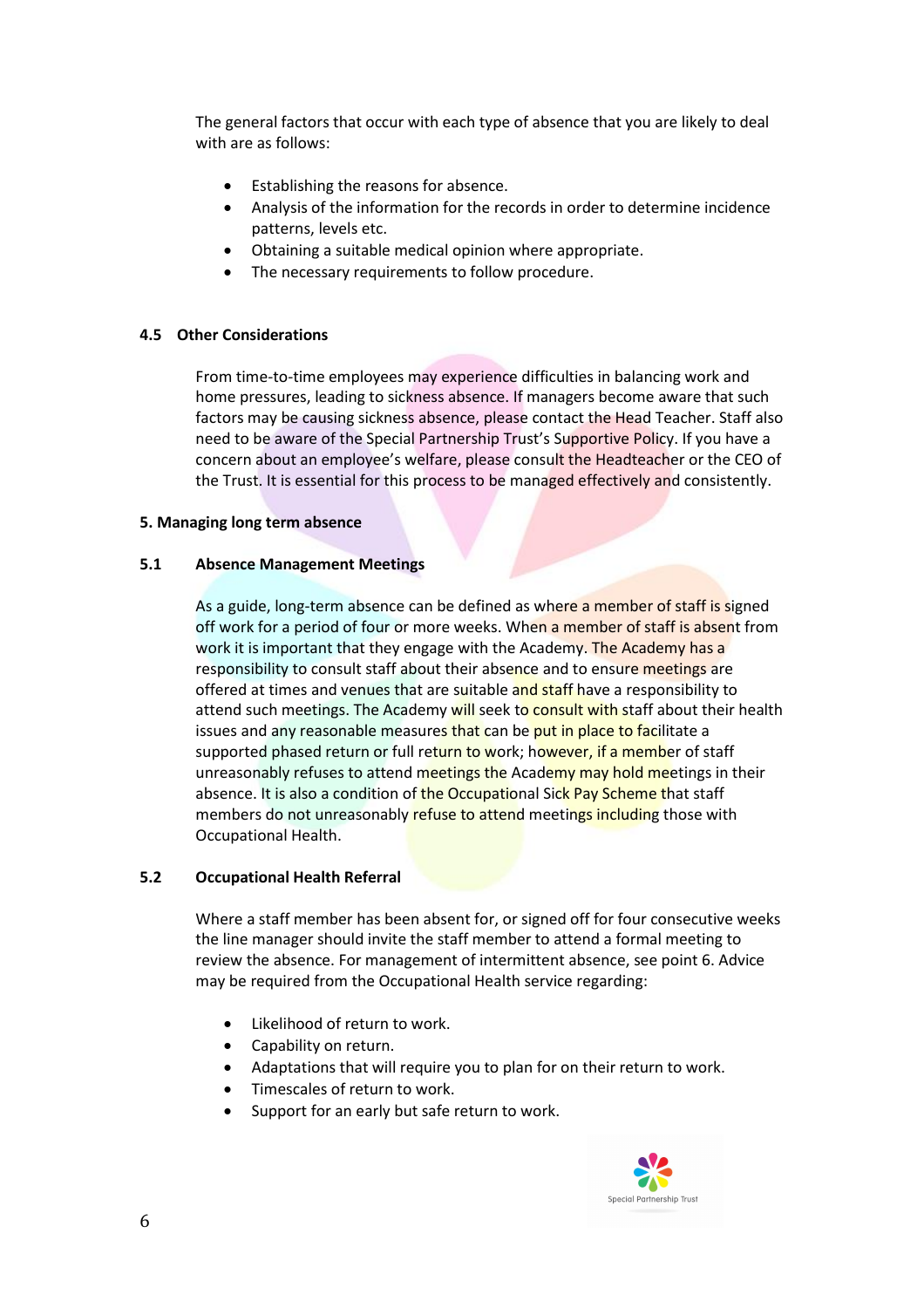In some cases, it may be necessary to try to adapt the job and put in place reasonable adjustments such as a supported phased return to work or lighter duties

#### **5.3 No reasonable expectation of return within a reasonable time scale**

In respect of long-term absences, the Academy will balance the length of time the employee has been absent with the future prognosis and expected return date on a case-by-case basis. If there is no reasonable expectation of return within a reasonable time scale it may be appropriate to consider termination of employment on the grounds of ill health.

#### **5.4 Distinct Possibility of Return**

When handling long-term absence that has a distinct possibility of return, these may well be 'one off' absences where the reasons are clearly known (such as surgery) and these should be monitored and referrals to the Occupational Health Department should be considered in relation to the timeliness of the individual's return.

#### **5.5 Phased Return**

Where an employee is signed as fit for some work and a phased return by their doctor the Special Partnership Trust may agree a phased return to work if this can be reasonably accommodated. A phased return will normally be for 2 - 4 weeks and for a maximum of 6 weeks unless agreed by the Headteacher, Deputy Headteacher or HR Advisor. During a phased return to work the manager and employee may agree a progressive increase in hours or duties. Payment for the phased return to work period will be in line with our Sick Pay Scheme. (i.e. If your phased return is during the period of "full pay" entitlement you will continue to be paid at full pay. If your phased return is during a period of "half pay" entitlement you will be paid at half pay until such time as your hours worked exceed your pay entitlement. At which point you will be paid for hours worked. Your line manager/designated officer will record the agreed hours/period of your phased return and notify payroll.

#### **6. Managing intermittent absence**

#### **6.1 Absence Triggers**

Monthly sickness trends will be monitored by the Special Partnership Trust management team. Absence triggers will be based around the "Bradford Scoring Factor". The Bradford Scoring Factor relates to the 52 weeks preceding the last period of absence. This is one indicator; other factors may equally be relevant and attendance over a longer period of time will also be taken into consideration.

The Bradford Scoring Factor identifies persistent short-term absence for employees, by measuring the number of spells of absence, and is therefore a useful measure of the disruption caused by this type of absence. It is calculated as follows:

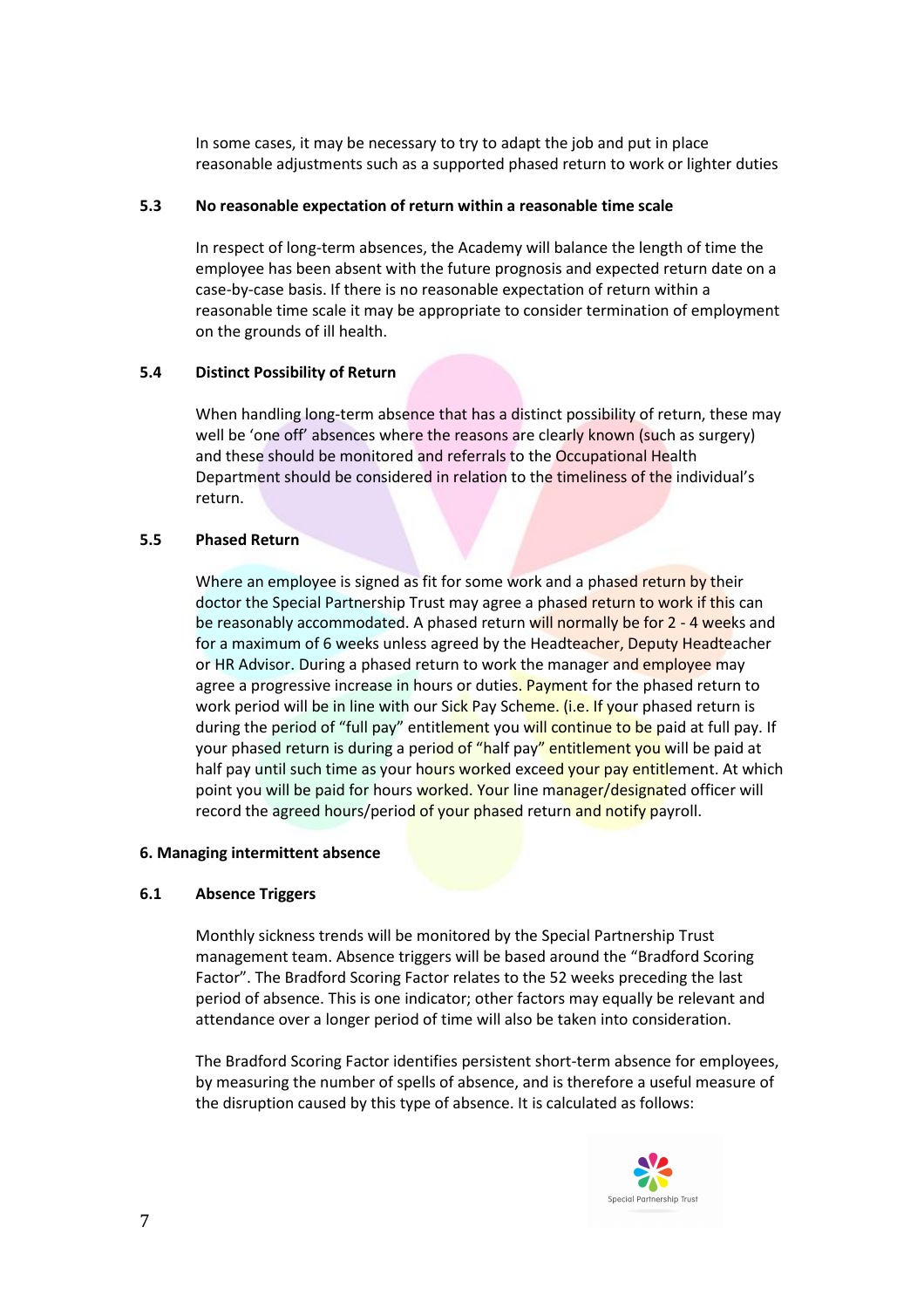'The number of 'spells' of absence squared, multiplied by the number of days absent.'

#### S x S x D

Where S = number of spells of absence in 52 weeks taken by an individual and D = number of days of absence in 52 weeks taken by that individual

For example:

10 one-day absences: 10 x 10 x 10 = 1,000 1 ten-day absence:  $1 \times 1 \times 10 = 10$ 

5 two-day absences: 5 x 5 x 10 = 250 2 five-day absences:  $2 \times 2 \times 10 = 40$ 

Where intermittent absence is considered high (because there is evidence it is impacting on the classroom or running of the school)*,* the Headteacher will meet with the staff member to discuss their attendance at work and to see how the Special Partnership Trust can support the staff member.

The aim of informal absence management meetings is to help the staff member to improve their attendance at work. At all times during the absence management process managers must take into account the need for reasonable adjustments for staff with a disability and for staff whose absence is pregnancy related. Managers should take into consideration the need for independent medical advice and speak to the Head Teacher, Deputy Head Teacher or HR Advisor if absence is, or may be, related to a disability.

As identified by ACAS, the Bradford Scoring Factor is an established way of monitoring Short Term Sickness. It quickly amplifies the situation of staff members who are absent frequently for short periods making it easier to monitor. As such, it enables the Leadership Team to intervene early to identify if there are any underlying reasons for this frequency of absence.

Trustees have set an 'alert' within the Bradford Scoring Factor to aid the monitoring process.

If a staff member reaches a Bradford Scoring Factor of 250 (or above), they will be invited to a formal meeting (First Stage) with the Headteacher to discuss the issues that have resulted in this score. For further information please see section 6.3 below.

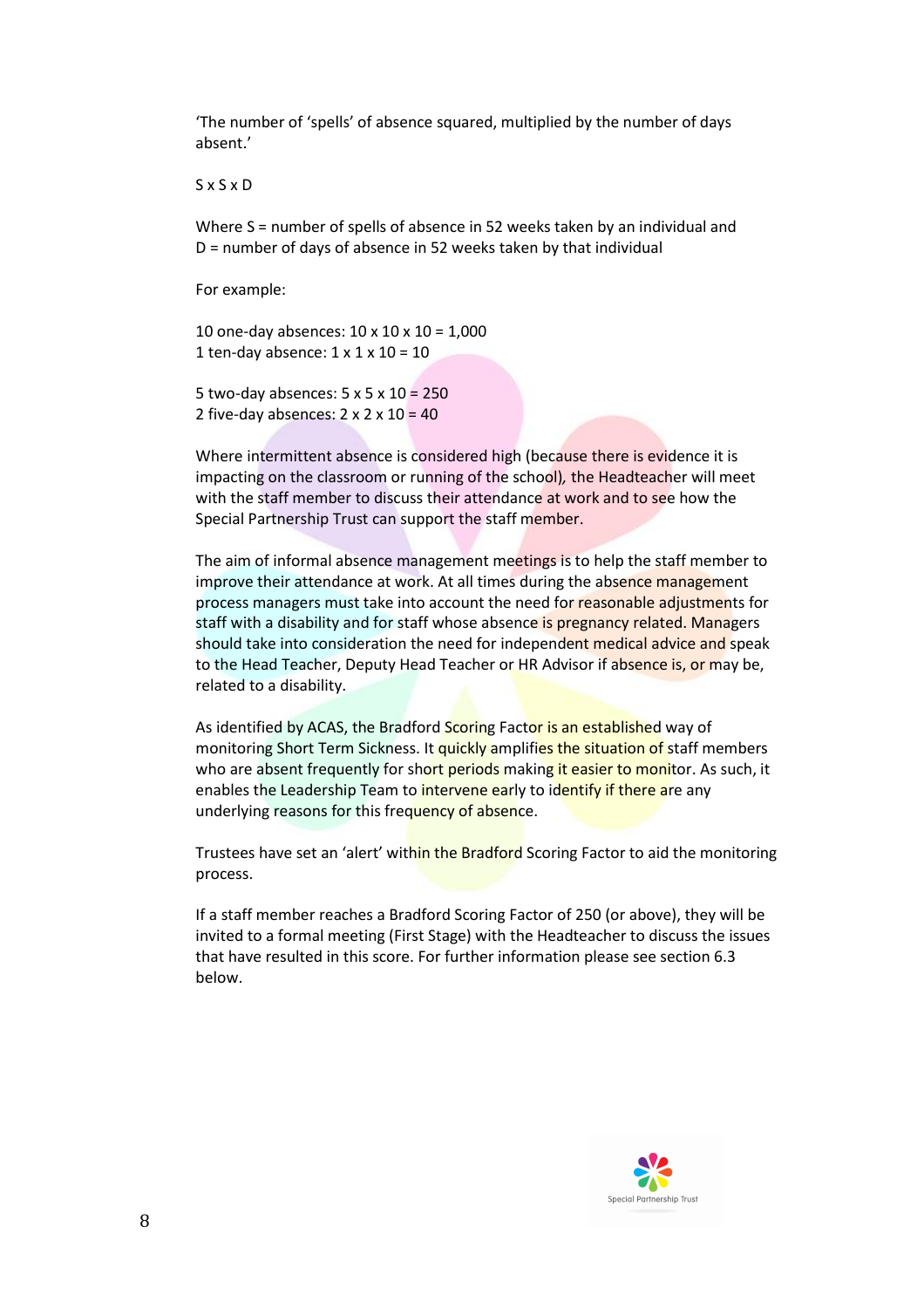# **6.2 Related episodes**

Intermittent absences which are related to one reason may require a referral to Occupational Health to consider:

- What is the long-term effect of the employee's condition in respect of their ability to fulfil their contractual obligation?
- Is this condition likely to feature as a recurrent part of the employee's employment?
- Are the current levels of absence likely to continue if the employee's employment continues?
- Is the condition exacerbated or affected by the nature of the work the employee does?
- Would a move to alternative employment reduce the level of absence that the employee is experiencing?
- Can any reasonable adjustments be made to help improve attendance at work?

NB: Occupational health referrals will be captured in the Staff Welfare Policy

#### **6.3 Formal Meetings**

Formal Meeting – first stage

If absence is persistently high (see 6.1) the Headteacher should invite the staff member to a formal meeting. The staff member has a right to be accompanied by a Trade Union representative or work based colleague. An HR Consultant may also be present in formal meetings in a supportive capacity. The staff member should be given the chance to outline the reasons why absence levels are so high. Outcomes of a first formal meeting may include:

- a referral to Occupational Health
- an agreed change to working hours or times
- a request for flexible working
- targets for attendance
- agreed reasonable adjustments for a disability
- a formal capability warning

If a warning is given the staff member can appeal against the decision in writing to the Headteacher within five working days;

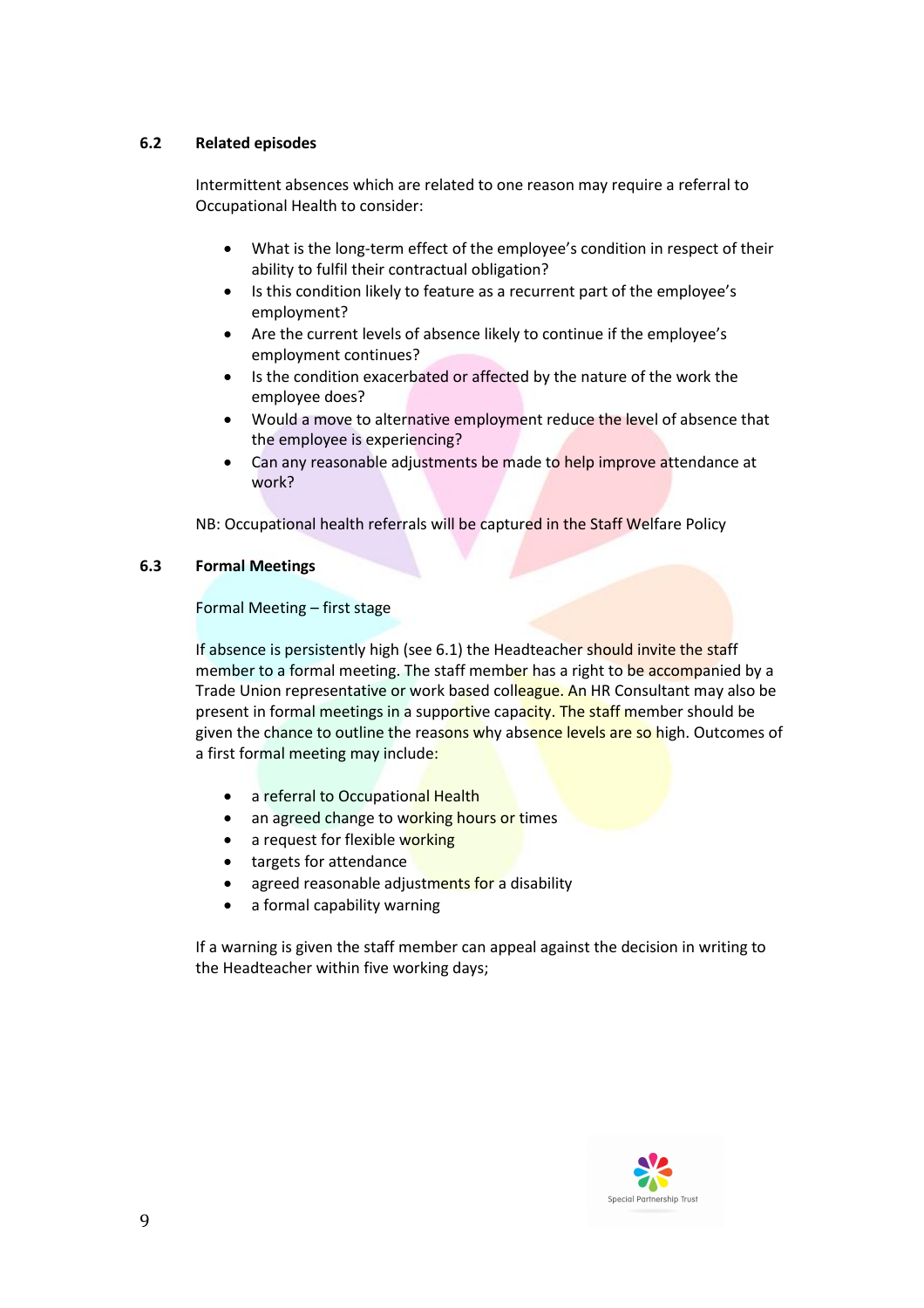# **Formal Meeting – second stage** (possible final warning)

If absence levels continue to be high (see 6.1) the Headteacher should invite the staff member to a formal meeting to discuss absence levels. Outcomes of the formal meeting may be a referral to Occupational Health:

- An agreed change to working hours or times
- A request for flexible working
- Targets for attendance
- Agreed reasonable adjustments for a disability
- Extension of formal warning
- A final capability warning

If a warning is given the staff member can appeal against the decision in writing to the Head Teacher within five working days.

#### **Formal Meeting – third stage** (possible dismissal)

If absence levels continue to be high (see 6.1) the staff member should be invited to a formal meeting with a Headteacher/CEO to discuss absence levels. Outcomes of the formal meeting may be:

- a referral to Occupational Health
- an agreed change to working hours or times
- a request for flexible working
- targets for attendance
- agreed reasonable adjustments for a disability
- Dismissal

Where dismissal is the outcome the staff member can appeal against the decision in writing to the Head Teacher within five working days. Dismissal and appeal against dismissal will follow the Special Partnership Trust Dismissal procedure

#### **7. Absence recording**

- **7.1** Absence data is recorded on an Absence Management Database (currently Capita SIMMS). We would also indicate on our Absence Management System where the absence is related to a registered disability and this would be taken into consideration when reviewing attendance.
- **7.2** It is the responsibility of Headteachers/Heads of School to keep ongoing records of all correspondence and conversations related to absence. It is important when recording or keeping data relating to either sickness or accident reports that the requirements of the Data Protection code of practice are adhered to.

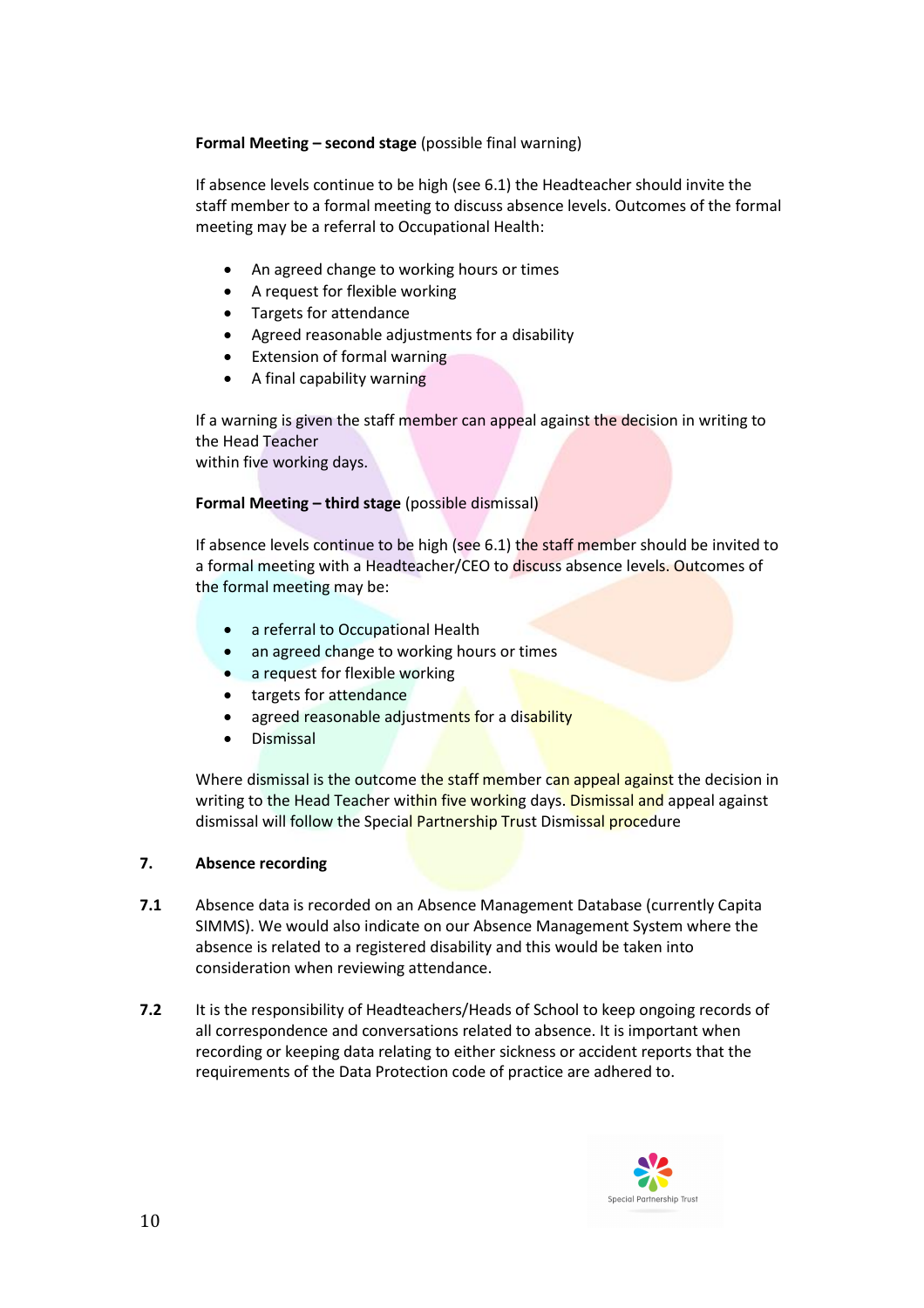- **7.3** As a rule when considering records and information kept on employee's managers should ensure that they can justify having the information and using it for a relevant purpose, this can be done by following the key benchmarks the code of practice states:
	- Ensure that the holding and use of sickness and accident records satisfies a sensitive data condition.
	- Only disclose information from sickness or accident records about an employee's illness, medical condition or injury where there is a legal obligation to do so, where it is necessary for legal proceedings or where the employee has given explicit consent to disclosure and authority from the HR Advisor.
	- Do not make the sickness, accident or absence records of employees available to other workers, other than to provide managers with information about those who work for them in so far as this is necessary for them to carry out their managerial roles.

# **8. Occupational health service referrals**

- **8.1** If an employee is having difficulty carrying out their normal duties because of health problems it is sensible for either party to initiate communication at an early stage to prevent chronic problems. Discussions should take place between the designated officer and employee to see if there are any simple adaptations that can be made to ease the problem, as it may be a difficulty which can be easily dealt with through mutual agreement. Dealing effectively with absence and health problems, which affect the employee's capacity to work and/or capability to perform their role/responsibilities, often requires intervention from an Occupational Health service. The service provided from Occupational Health is to give managers advice in respect of employees that are absent from work due to illness long-term or regularly on a short-term basis. Referrals will be arranged through the designated officer. Early referral is encouraged to prevent the development of chronic problems as proactive management can promote positive outcomes.
- **8.2** The manager must inform the employee concerned that they are to be referred to the Occupational Health service for assessment and why. The manager should contact the designated officer who will liaise with the HR Advisor to complete the referral. Information on the relevant past history and sickness absence details should be provided, together with the full name, date of birth, address, contact details and job description. A copy of the referral will be sent to the employee.
- **8.3** Once an appointment has been agreed employees have a duty to attend the Occupational Health service appointment when asked to by the Special Partnership Trust. Whilst the Special Partnership Trust accepts the need to change appointments, failure to attend without notice or on a second occasion with notice may result in disciplinary action including suspension of occupational sick pay. If, for any reason, the employee finds it difficult to attend the appointment, they should discuss this with Occupational Health (in advance of the meeting date) to see if alternative arrangements or venues can be agreed. After the employee has been